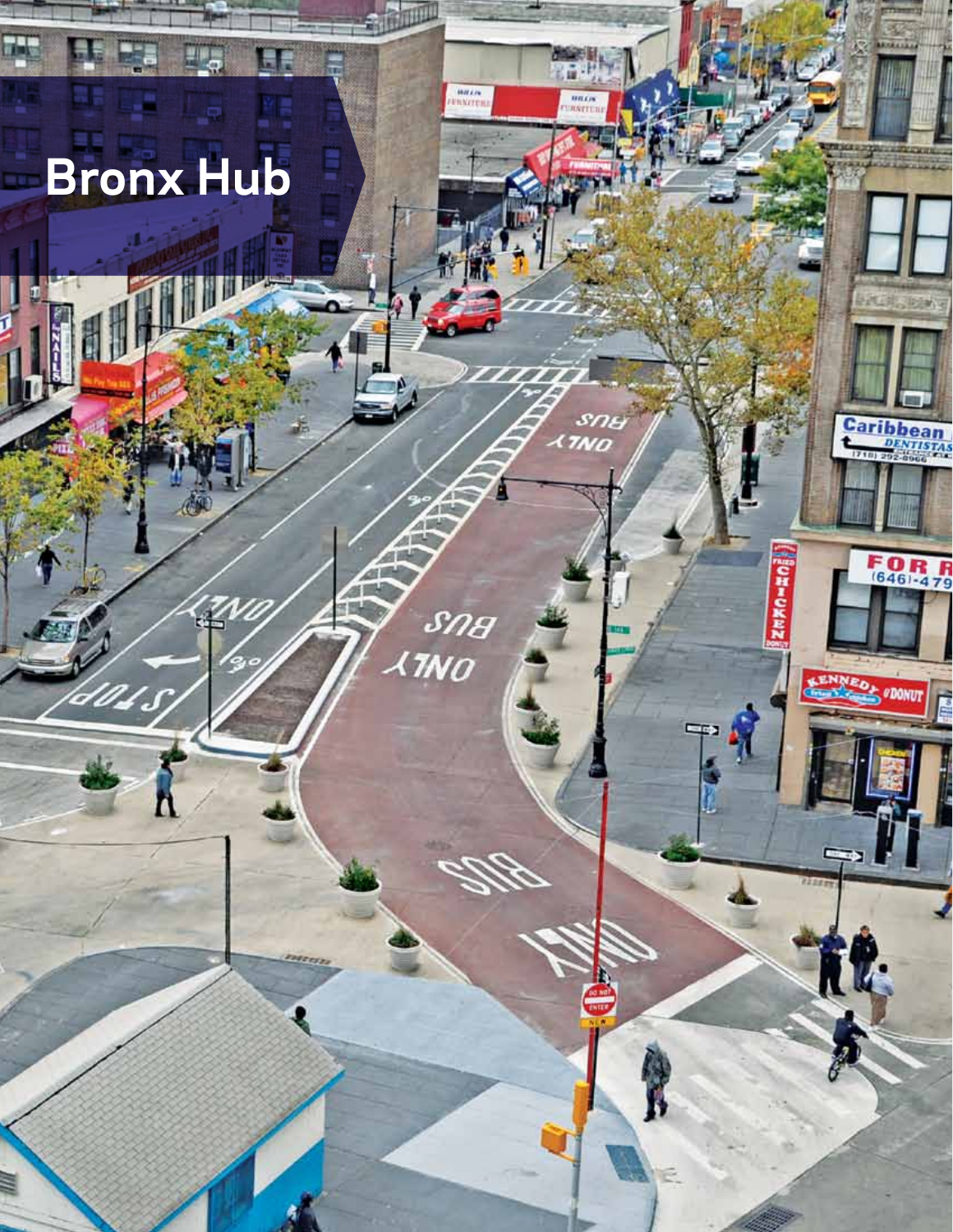## Purpose

- Make major shopping and transit hub safer and more pedestrian friendly
- Simplify complex traffic intersection
- • Enhance public space and expand space for bus transfers e for<br>
- Expand bicycle network

# **Outreach**

- DOT presented plans for redesign of intersection with proposal for expanded Roberto Clemente Plaza to Community Board 1
- • Worked with South Bronx Overall Economic Development and Third Avenue Business Improvement District (BID) to become plaza maintenance partners
- • DOT adjusted elements of the plan based on community feedback regarding parking and deliveries

# Approach

- **Eliminated certain turning movements to reduce** conflicts and simplify intersection
- Adjusted signal timing to have fewer phases and thus shorter waits for pedestrians to cross
- Created plaza space, extended curbs and created pedestrian refuge islands; provided additional space for transit riders making transfers or waiting for buses
- Installed new bike lanes

# Results

- • Increased overall space for pedestrians by 15,000 E 143 ST square feet, including 6,800 square feet in Roberto Clemente Plaza LJ,000<br>Roberto
- Total number of crashes involving injuries lower than any of the 10 prior years
- 10% increase in the number of vehicles being processed through the Hub intersection
- processed through the Hub intersection<br>Travel times along the key north-south corridors through the Hub fluctuated



Ave<br>**Jh** Cult<br>Meli The Bronx Hub is formed by the intersection of Third Avenue, E. 149<sup>th</sup> Street, Willis Avenue and Melrose Avenue in the South Bronx. It is a vibrant retail and cultural center for the surrounding neighborhoods of Melrose and Mott Haven. The area is served by the #2 and #5 subway trains and eight bus lines (Bx2, 4, 15, 19,21,41, and 55), and as such, is a major transfer point between the bus and subway.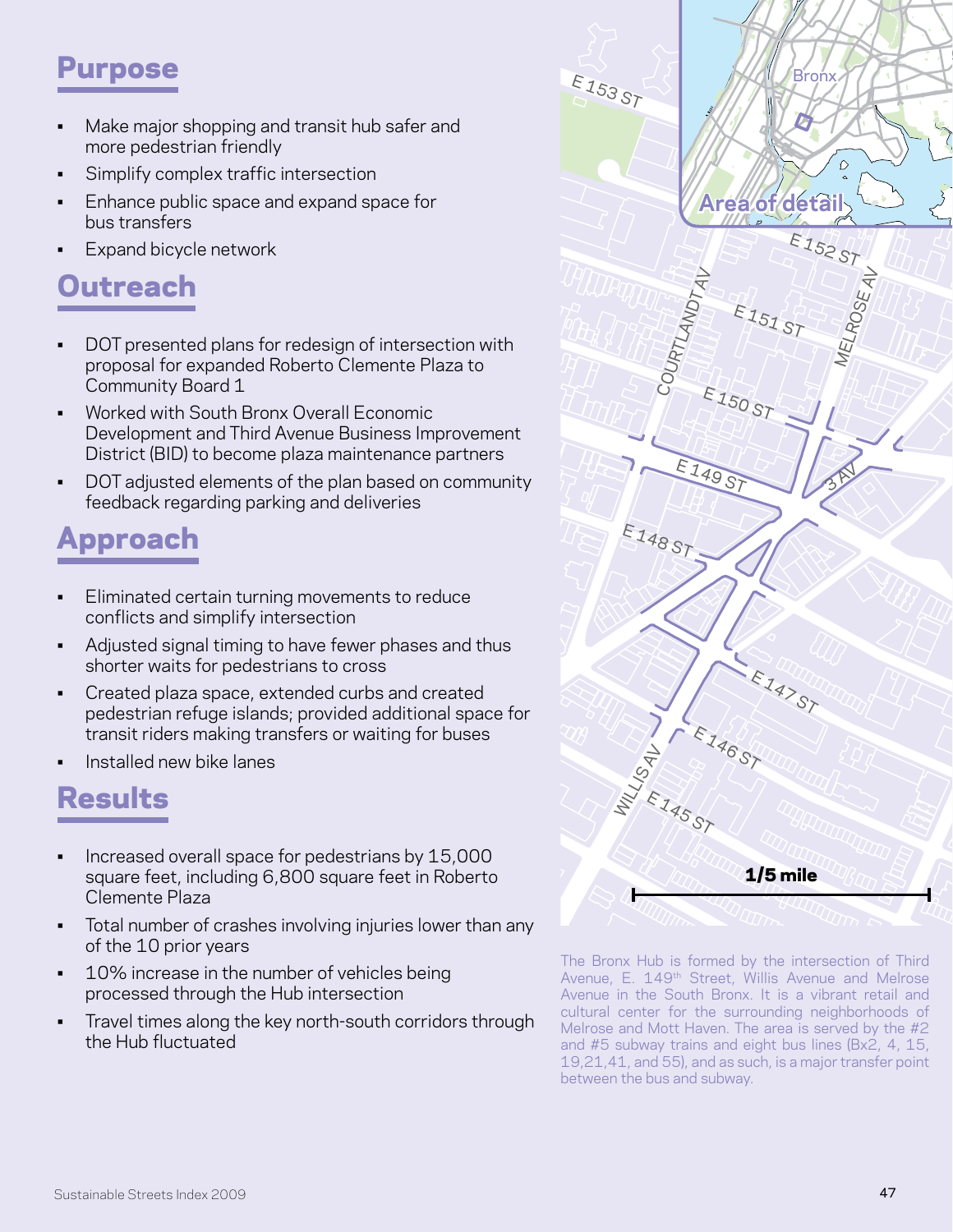The Bronx Hub project arose from community desires for a more pedestrian-friendly setting, local leaders' desire to support the revitalization of the area's retail and cultural activities and DOT analyses of safety and operational issues. DOT conducted a study of the area, which started in summer 2007. Based on this study and the earlier community input, DOT developed a plan that was presented to Community Board 1. The board was receptive and made suggestions to improve parking and accommodate delivery vehicles. DOT also met with the South Bronx Overall Economic Development Corporation and the Third Avenue BID in spring 2008. Both groups became key partners in finalizing the plan and supporting the local maintenance program. Project construction began in August 2008. The changes were fully operational in September 2008.

The final plan was designed to better accommodate high pedestrian volumes, improve safety for all users, reduce congestion through the intersection and enhance the experience of transit riders transferring between buses and subways.

Most of the changes in the project area were made at the main Hub intersection of E. 149<sup>th</sup> Street at Third, Willis and Melrose Avenues. DOT converted Willis Avenue between E. 148<sup>th</sup> and E. 149<sup>th</sup> Streets into a pedestrian plaza. Traffic on the approaches with lower vehicle volumes were diverted away from the intersection—southbound Melrose Avenue redirected onto westbound E. 149<sup>th</sup> Street and northbound Willis Avenue redirected onto eastbound E. 148th Streets, with the exception of buses which were provided with a dedicated lane onto northbound Third Avenue. Courtlandt Avenue south of E. 149th Street was changed to southbound operation to accommodate the southbound vehicles on Melrose Avenue that are now diverted onto E. 149<sup>th</sup> Street.

In addition, the signal phase modifications shortened the length of time pedestrians have to wait for the signal to change. Pedestrians were also provided refuges on E. 149<sup>th</sup> Street both east and west of Third Avenue and curb extensions at various locations. The bicycle network was improved with the addition of more than five miles of new bike lanes on Courtlandt, Melrose, Third and Willis Avenues. Overall, the project converted 15,000 square feet of space from roadway to pedestrian and bike use, including 6,800 square feet for the Roberto Clemente Plaza.

DOT gathered information on traffic conditions, volumes and speeds prior to construction and repeated the data collection after the project was completed to analyze the impacts. DOT also examined crash data from the New York City Police Department for the period before and after project implementation.

The new turning restrictions, revised signal timing and simplification of traffic patterns enabled the intersection to process vehicles more efficiently. As a result, the total number of vehicles passing through the Hub intersection increased by 10%.

Travel times along the key north-south corridors through the Hub decreased on some routes and increased on others. Due to the creation of the plaza along one block of Willis Avenue, travel times for southbound trips on Third Avenue and Willis Avenue from E. 151<sup>st</sup> Street to E. 146<sup>th</sup> Street increased by 11 seconds. Northbound trips on these avenues between E. 146<sup>th</sup> Street and E. 150<sup>th</sup> Street, increased by 51 seconds, from 1 minute, 35 seconds to 2 minutes, 26 seconds. On the other hand, the southbound route away from the Hub along Willis Avenue took less time; the average weekday



**Construction of two new pedestrian refuge islands on E. 149th Street, reduced a 60 foot crosswalk into two 25 foot sections.**



**Willis Avenue, north of E. 147th Street features a dedicated bus lane painted red, a new bike lane and one vehicle travel lane that is diverted right at E. 148th Street. This allows Willis Avenue to become a plaza.**